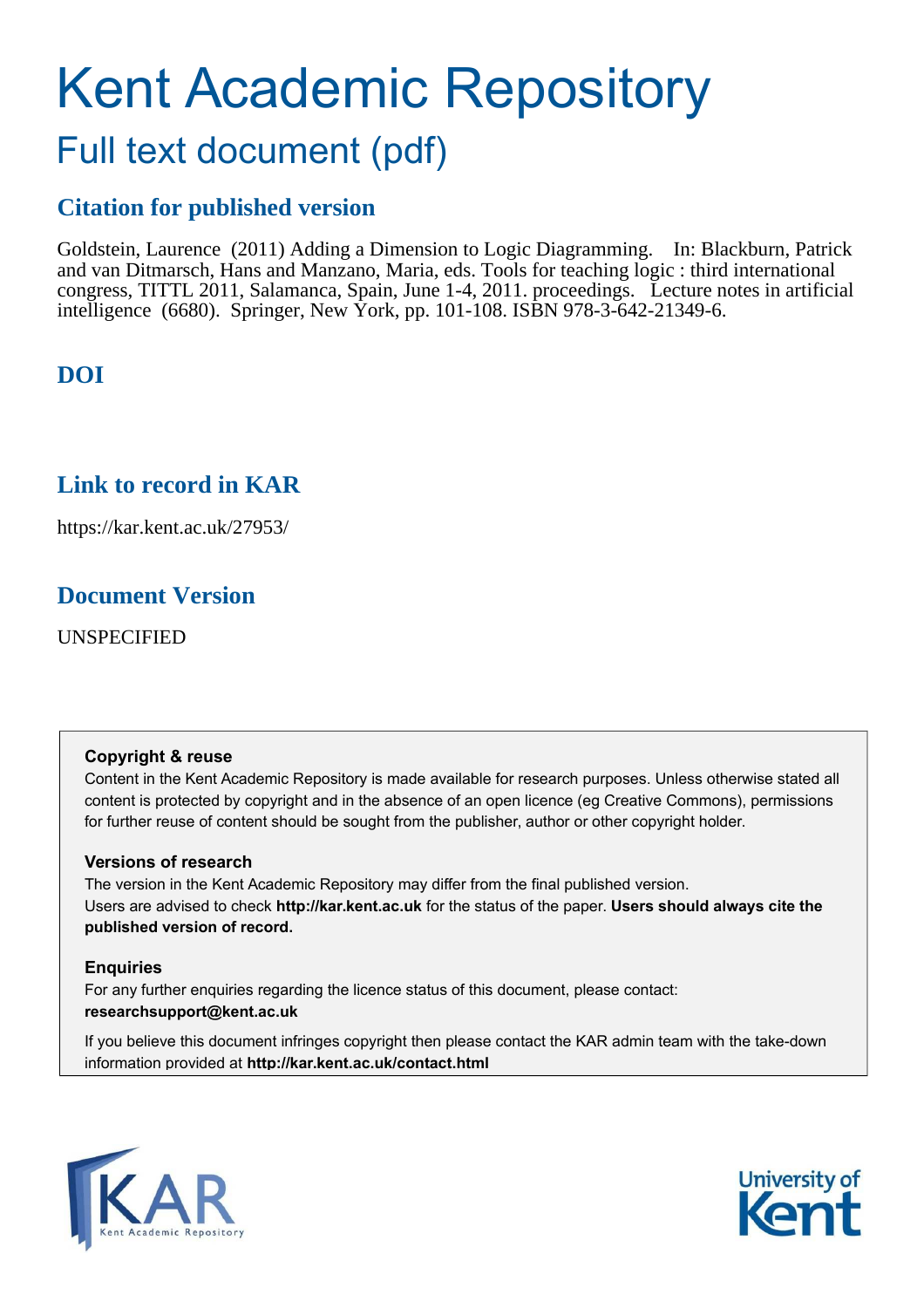## Adding a Dimension to Logic Diagramming

Laurence Goldstein

School of European Culture and Languages, University of Kent Canterbury, Kent CT2 7NF, England [L.Goldstein@kent.ac.uk](mailto:L.Goldstein@kent.ac.uk)

**Abstract**. A blind learner needs some method other than Venn diagrams to test syllogisms for validity. I present here a sketch of a three-dimensional apparatus, Sylloid, invented to fill this need and to inculcate deep learning rather than the mere ability to get answers right. What one learns in the design process is then used in designing a successor, Son of Sylloid, for sighted users that is pedagogically superior to Venn diagrams. This dog-legged approach to materials design is of wide application: first design apparatus for a user, real or imagined, weak in one or more of Howard Gardner's 'intelligences', then create a successor design for the non-deficient.

**Keywords**: Gardner intelligences Venn syllogism blind

#### **1 Introduction: Gardner-inspired Design of Teaching Materials.**

The aim of this paper is to fundamentally re-think the design of teaching materials in the light of what is now known about cognitive deficits and about what the psychologist Howard Gardner has termed 'multiple intelligences', and to construct more effective, more attractive teaching materials as a result. What emerges is a recipe for innovatory design that promotes deep learning, and engages the different 'intelligences' of the learner. My case study here is the design of a sequence of aids for the learning of syllogistic logic.

The springboard for the present project was a request to construct specialized equipment for teaching elementary logic to blind students. The logic in question was the theory of syllogisms, and the standard method for testing syllogistic arguments for validity is to use diagrams named after their inventor, the nineteenth century logician John Venn. Obviously, the Venn-diagrammatic technique is unavailable to a blind student — someone who, in Gardnerian terms is deficient in the visual dimension of spatial intelligence — so a substitute apparatus needs to be invented that taps into a different dimension of intelligence of the blind person . And then the question arises as to whether this apparatus, or some successor of it that re-engages with the visual, ill provide a richer learning experience for non-impaired users. If it does then one can reasonably expect this design process to generalize to other areas of learning.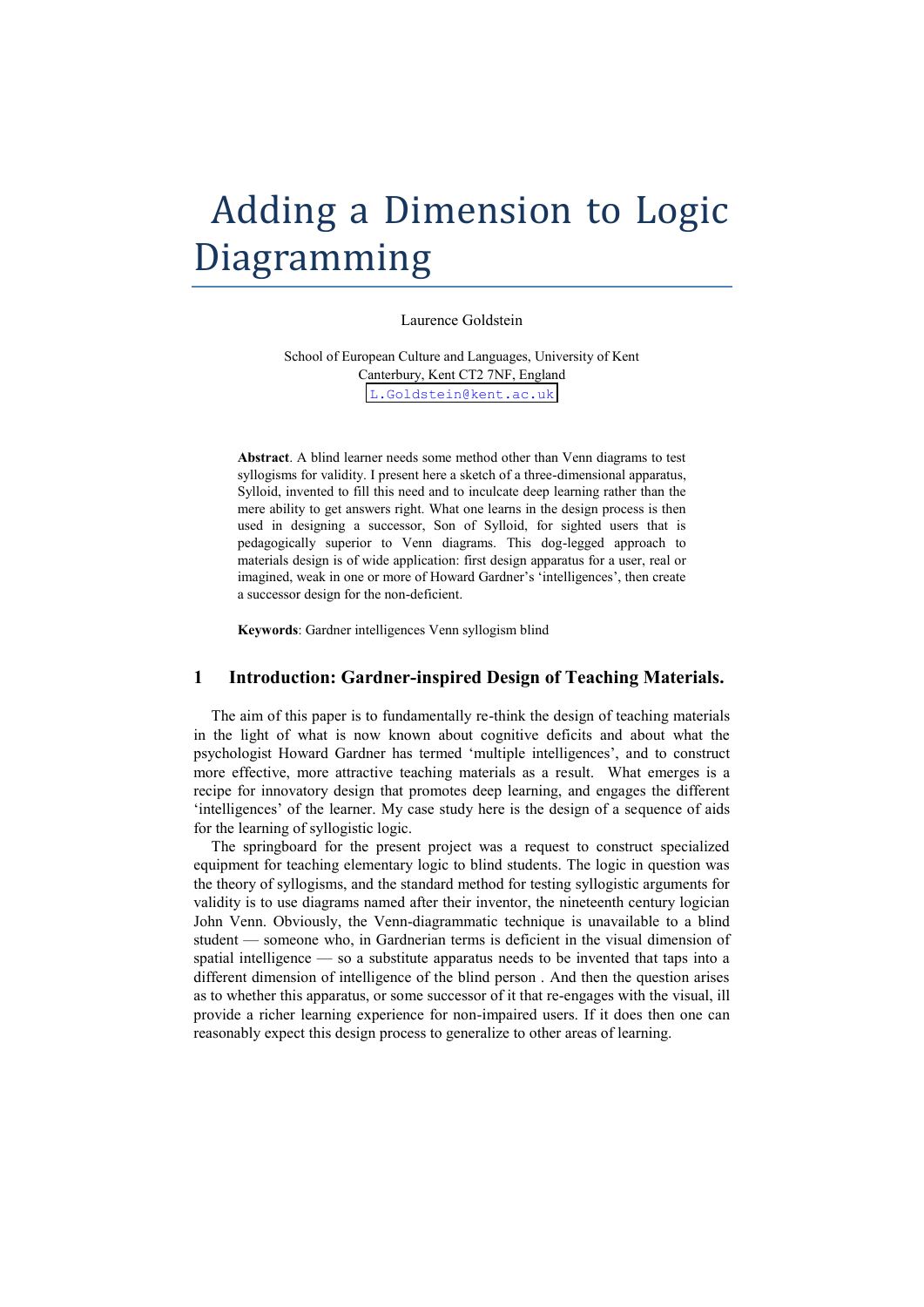Let us elaborate just a little. The problem of designing teaching equipment tailored to the needs of a group of individuals whose access to certain modes of learning is restricted e.g. because of impairment or weakness in one or other 'intelligence', ought to confront designers with the challenge fundamentally and creatively to rethink questions such as 'What is the real nature of what is being taught (and why is it important, if it is, that it be taught at all)?' and 'What type of learning experience will best promote real, deep understanding of the subject matter?'. Such questions, when addressed seriously, inform the design of the new equipment and so benefit the target users. But the pedagogically important consideration is this: If the piece of equipment is a sophisticated solution to educational questions that have not previously been raised, then it will supply a superior means of learning not just for the group for whom it was designed, but for all students. And this will be true right through the age spectrum. The equipment will, however, typically need to be reconfigured so that a learner who is not restricted is not disadvantaged. For example, if braille letters are used in a device designed for blind subjects, then the braille would be replaced by standard letters or some other visible substitute in versions of the device to be used by the non-blind. And the reconfigured apparatus could also, for example, make effective use of colour. In summary, the dog-legged design process is this:

- 1. Identify some part of the syllabus that is taught by some traditional means, e.g. by book learning, where you feel the traditional teaching methods to be stodgy or ineffective.
- 2. Construct learning material X (it may be a piece of apparatus, a competitive or collaborative activity for two or more students, an interactive computer game, etc.) for a target group of students that suffers some real or imaginary cognitive deficit. The use of X will engage a range of intelligences different from that invoked by the traditional teaching method.
- 3. Construct a new apparatus, son-of-X that preserves all the pedagogical advantages of X but which also features elements that enhance the learning experience of students who do not suffer the cognitive deficit mentioned in 2.
- 4. Test the effectiveness of the new apparatus against traditional methods of teaching. Effectiveness is measured not just by the speed at which the student solves various problems, but by the depth of the knowledge imparted. (Testing for depth of learning is a by no means trivial task.)

The area of learning under review is syllogistic logic but it must be emphasized that this is for illustrative purposes only. The dog-legged design process, if effective, can be employed in any area of teaching to deliver deep learning.

#### **2 Design for the Blind.**

In this section, I shall recount the evolution of the design of some equipment for teaching elementary logic. Logic is a subject that features in almost every tertiary philosophy curriculum. Syllogisms are a particularly simple type of argument originally investigated by Aristotle, and the theory of syllogisms was the core of logic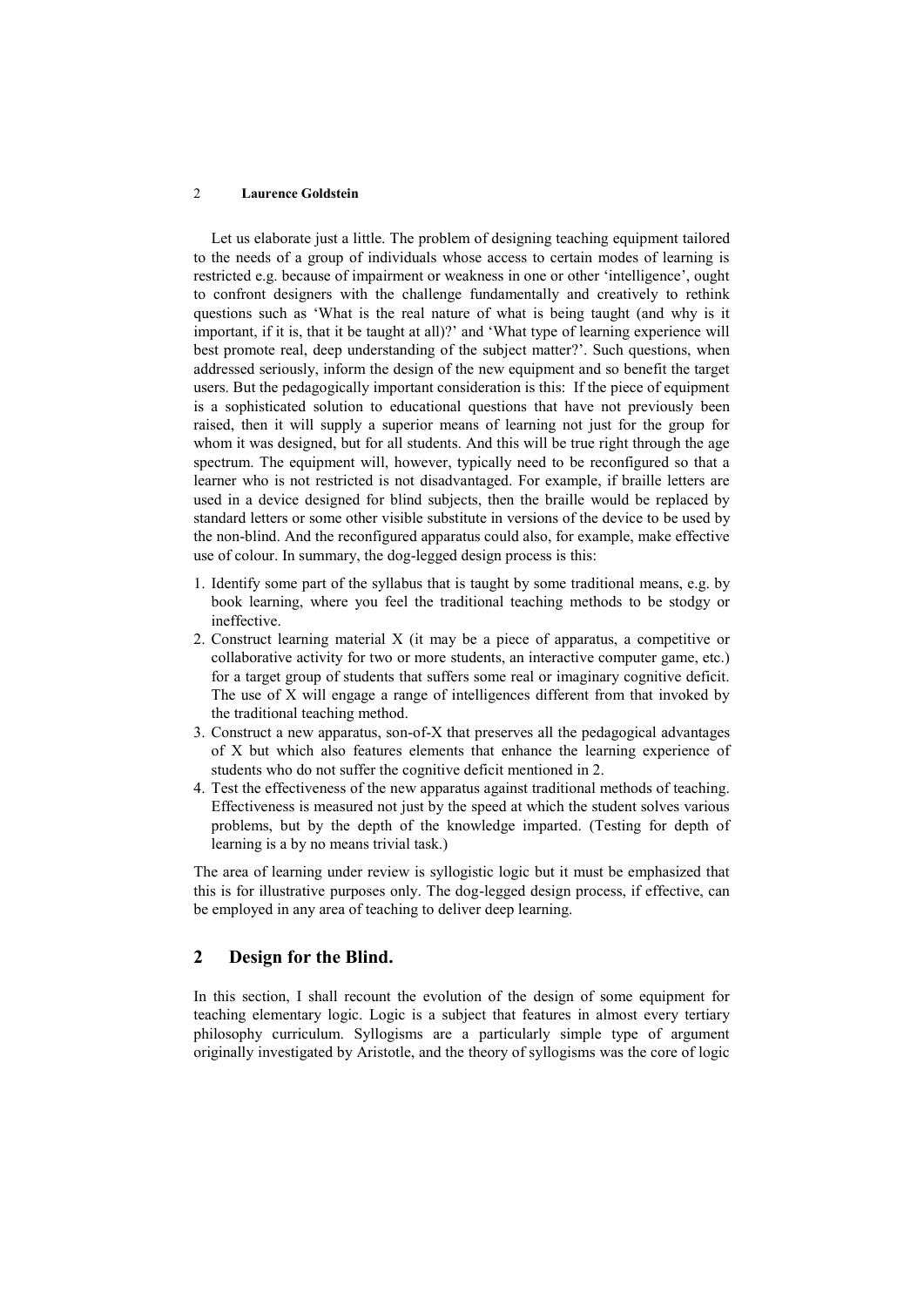right up to the last quarter of the nineteenth century. It is still regarded as an important and rather beautiful part of logic, and in recent times has been developed, most notably by Fred Sommers. A syllogism consists of two premises and a conclusion, with three noun phrases (or 'terms') each occurring twice over, and each sentence in the syllogism has to be of one of just four allowable types. In the following example, the first premise is of type I, the second premise is of type E and the conclusion is of type O. Type A sentences are of the form 'All Xs are Ys', for example 'All ducks are elephants'.

#### **Some tax cheats are parliamentarians. No blue-eyed people are tax cheats. Therefore**

#### **Some parliamentarians are not blue-eyed.**

This particular example elicits conflicting verdicts from people asked to say whether it is valid or invalid. This alone shows the usefulness of an objective method for determining the correct answer. The validity or invalidity of any syllogism is usually established via algebraic (Boolean) equations or graphically via Venn or Euler diagrams and make use of the notion of a set (or class), e.g. the set of parliamentarians corresponding to the common noun 'parliamentarians'. Neither technique is readily available to the visually impaired student. It is easy enough to design software such that a visually impaired student could input a coding of the premises and the conclusion of a syllogism, hit a button and receive instantaneously a correct verdict on that argument's validity. But, of course, the intellectual/educational value to a user of such a device would be close to zero. Hence the need, identified above, to raise the question of just what it is about the nature of syllogisms that makes them a fascinating object of study, questions about the nature of classes (sets) and the relations between them, questions about what it is to inculcate an understanding of these and of entailment and validity. Such questions are important if one cares about deep learning.

 A Venn diagram consists of three intersecting circles, each (if your imagination is sufficiently vivid) to be thought of as containing all of the objects, if any, corresponding to a noun-phrase occurring in the syllogism (e.g. if we were representing the above argument Venn-diagrammatically, one circle would 'contain' all the tax cheats, another all the parliamentarians so that the intersection of these circles contains all the parliamentarians who are tax cheats, if there are indeed any. With three circles intersecting, there are seven distinct areas. There are two basic operations when representing premises on a Venn diagram: (i) shading areas to show that they are empty (contain no objects) and (ii) using a heavy short line (a 'bar') to show the presence of objects where the bar lies. (Interestingly, the invention of the bar was due not to Venn but to Charles Sanders Peirce.) Venn's two dimensional diagrams are a much simpler way of testing syllogisms for validity than any of the earlier methods. But why not go up a dimension and produce a physical, highly tactile three dimensional model? The apparatus (called 'Sylloid') designed by the author for the use of blind students exchanges the seven areas of a Venn diagram for seven solid tetrahedra, and the counterpart to shading an area (Venn) is to remove a tetrahedron from the core by pulling it off. The counterpart to drawing a bar between two areas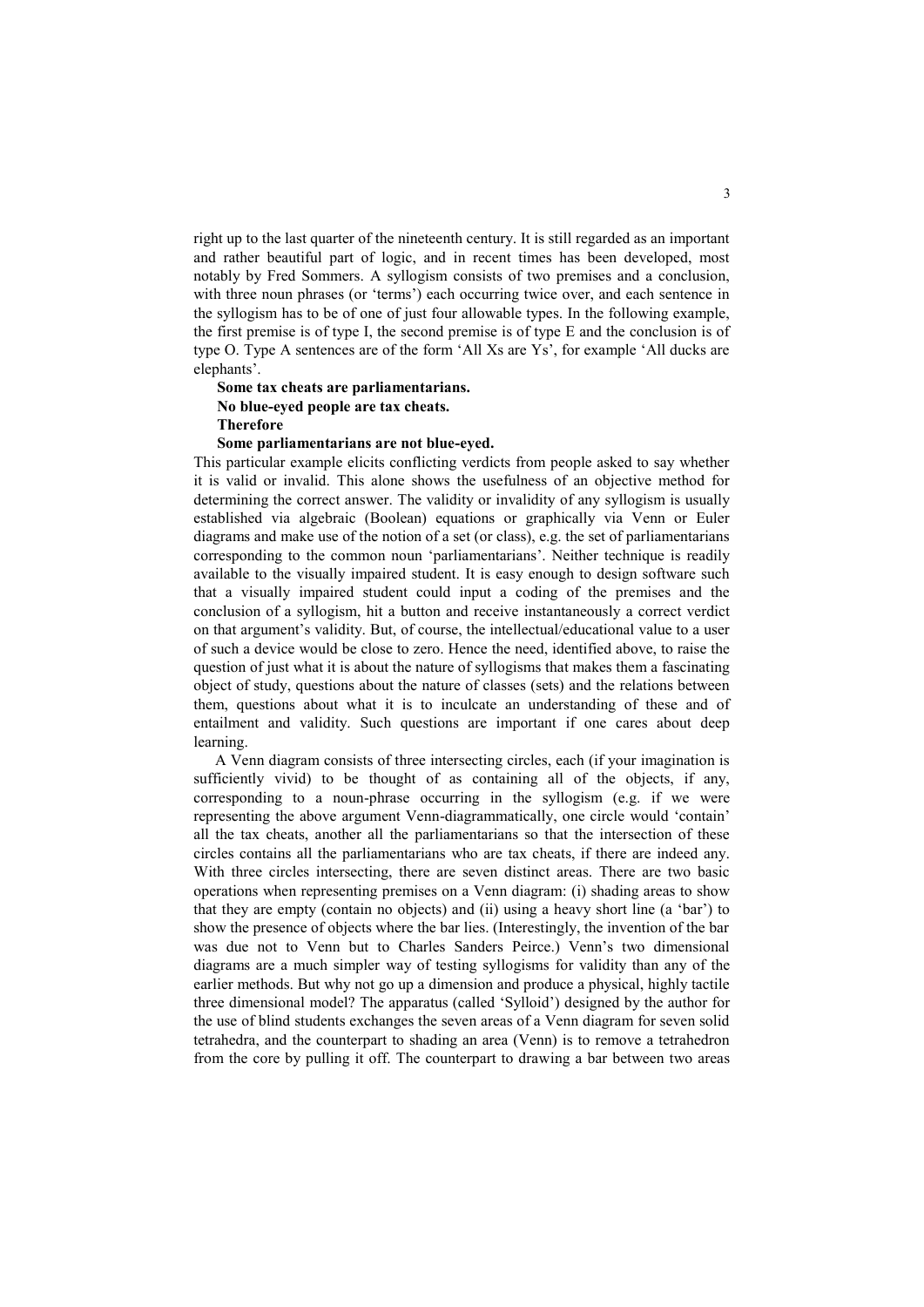(Venn) is slapping a hinge in the valley between two tetrahedra. If, in the course of representing another premise, one of the tetrahedra on which the hinge is resting is removed, the hinge is folded back, revealing a differently textured surface and remains attached to the tetrahedron that has not been removed. This corresponds, in a regular Venn diagram, to part of a bar being eclipsed when one of the areas in which it lies is declared empty (so the objects that the bar represents as existing must lie in the area where the bar remains, uneclipsed). Blind students who have used this apparatus get the hang of it remarkably quickly.



Fig. 1. SYLLOID Note that, just visible in the picture, the steel buttons are embossed with the braille equivalent of 'X', 'Y' and 'Z'. Note also the textured metal hinge. The device consists essentially of seven tetrahedra that plug into a central core – see the computer deconstruction on the right. Small round magnets are embedded in the exposed faces of the tetrahedra. Sylloid is supplied with an audiotape containing instructions for use.

#### **3 Sight Restored.**

The task of designing an apparatus for the sight–impaired presented the opportunity not just to produce a device by means of which blind people can test syllogisms for validity or invalidity but to think about what a deep understanding of syllogism involves, and to ensure that it is this kind of understanding that will be delivered to the user working with the apparatus. Sylloid was a response to this opportunity, and among its pedagogical advantages are the following:

- 1. A solid tetrahedron is a slightly more intuitive representation of a set of objects than is a two-dimensional shape.
- 2. Each tetrahedron in Sylloid visibly represents a discrete set. In Venn, the intersection (lens) between sets is clearly depicted on the diagram, but the lens has two parts and it is by no means clear what set each part represents. (It is a pedagogically useful, exercise to explain to students using Venn just which sets each of the seven areas represents.)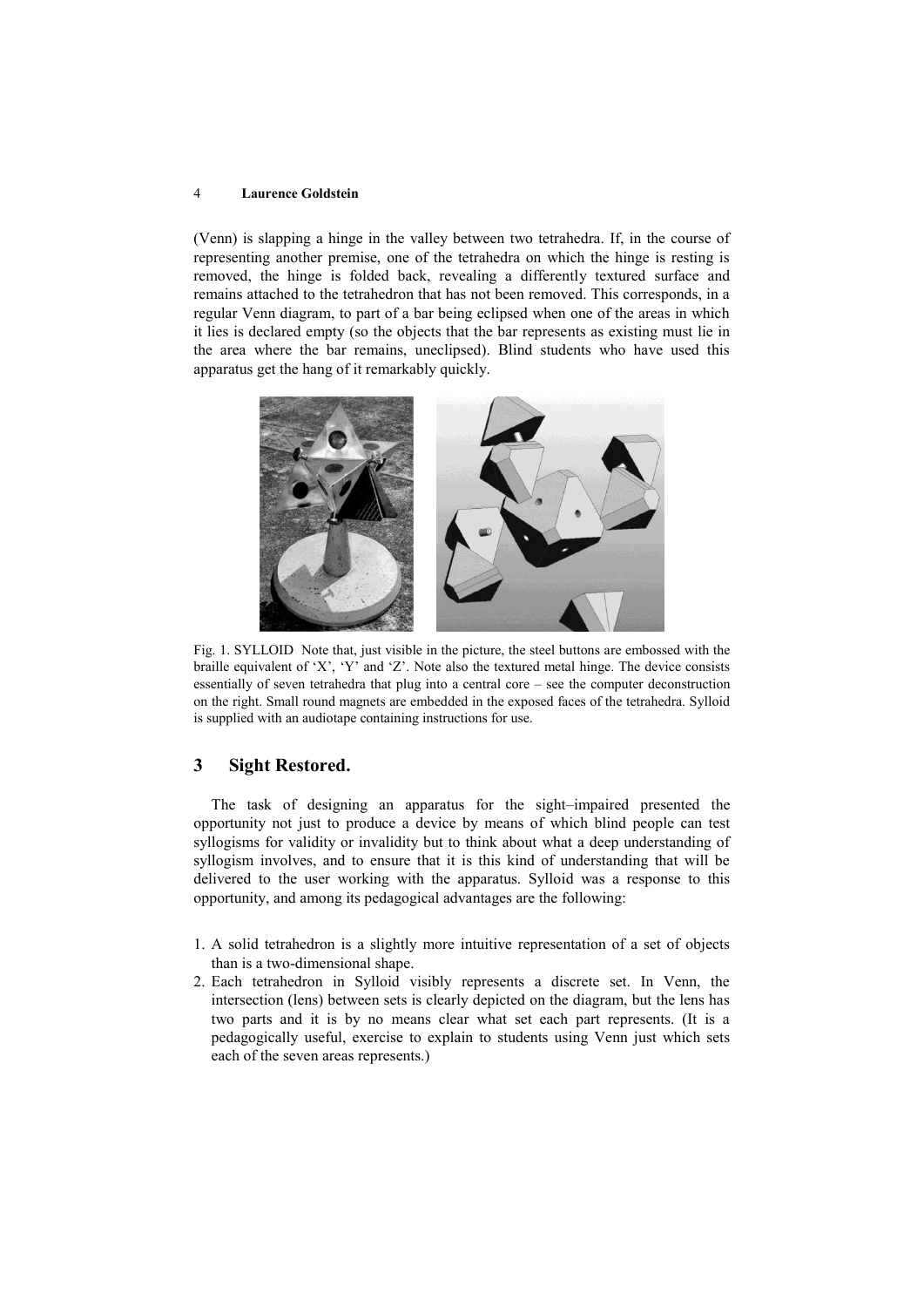- 3. Physically removing a tetrahedron from Sylloid is a much more natural and attractive way of demonstrating the absence of the relevant set of objects than is shading an area in Venn.
- 4. The smooth side of the hinge represents the possibility of the presence of objects, the textured side (revealed when one side of the hinge is folded back on the other) represents their actual presence. Neither Venn nor Son of Sylloid sport any counterpart to this useful feature.
- 5. There is a strong element of play in Sylloid pulling out blocks, slapping on hinges etc: Venn is not quite so much fun.
- 6. Sylloid is a beautifully crafted object; one can thus take advantage of the Thorndike effect.

An intriguing possibility now presents itself. Because of the advantages just listed, and because of the fundamental re-thinking that went into its design, Sylloid is probably a better learning tool than Venn, and, if we modified it slightly (e.g. by replacing the brailled letters with regular letters) then it could be used to advantage by sighted students. But why not go one step further and produce a radically new design for the sighted, a Son of Sylloid, that incorporates all the virtues of Sylloid and of Venn and that makes maximum use of the visual sense? A useful first step in this process is to take a hard look at the defects of Sylloid to ensure that they are not transmitted to its heir. These defects are:

- 1. It is difficult to get a firm grip on the sloping sides of a tetrahedron made of perspex, especially with clammy hands. Dropping one of the pieces on the floor is obviously a nightmare for a blind user. (This hazard would have been apparent, at the outset, to a competent designer, but was not to yours truly.)
- 2. There is no representation of class intersection in Sylloid. This was pointed out to me by Jon Williamson at a workshop, and it is a major strike against Sylloid, since part of the deep learning of syllogistic is understanding the connection (which so excited George Boole, when he discovered it) between the four types of Aristotelian sentence and their counterpart class relations, that can be captured in algebraic equations.
- 3. The tetrahedra are of equal size, and this may create the false impression that the classes they represent are equinumerous.
- 4. This piece of equipment, the prototype of which was constructed at the Ho Tung Engineering workshop, University of Hong Kong, needs to be built to fine tolerances and is therefore expensive to produce.
- 5. It is also very heavy since it has not to topple over when in use. (An alternative would be to screw it down to the workbench.)

Son of Sylloid, exploits colour, and the user represents the premises of a syllogism by removing bits of the jigsaw (corresponding to shading the area in Venn) or shows existence by using a bridging piece (corresponding to the bar in Venn). When a the bridging piece straddles two areas then, if one of those areas is declared empty in the next premise and the corresponding piece removed, the bar moves to the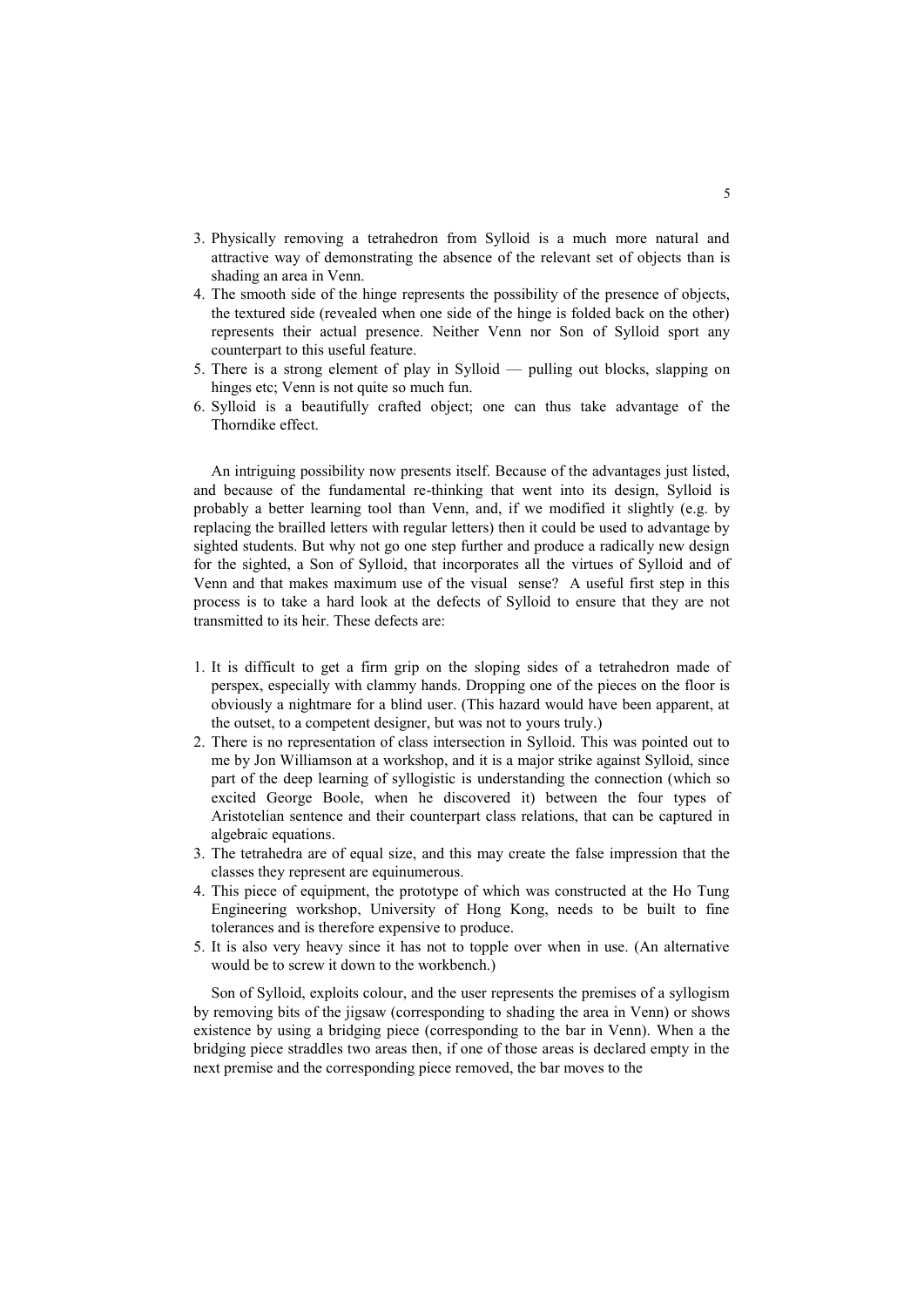

Fig. 2. SON OF SYLLOID Each of the seven coloured pieces can be removed from the black housing, though typically, when representing the premise of a syllogism, only one or two pieces are removed. The bridging bars (top right) are used when representing existential premises.



Fig. 3. All Y(ellow)s are B(lue)s FOLLOWED BY All B(lue)s are  $R(ed)s$ 

This illustrates testing for validity the syllogism

**All humans are mortals** 

**All mortals are arachnophobes** 

#### **Therefore all humans are arachnophobes.**

Use the variables 'Y', 'B' and 'R' as stand-ins for, respectively, the nouns 'human', 'mortal' and 'arachnophobe'. The form of the first premise is 'All Ys are Bs'. Read this 'All Yellows are Blues', then simply remove from the apparatus each piece that has a yellow edge but no blue edge. For the second premise, of the form 'All Bs are Rs', remove any of the remaining pieces that have a blue edge but no red edge. By inspection of the mutilated apparatus that survives, one notes that the only piece with a yellow edge also has a red edge, hence the conclusion 'All Ys are Rs'. In the course of representing the two premises, all those pieces with yellow edges but no red edge were removed. In representing the premises, we eo ipso represented the conclusion, hence the argument is valid. Somewhat metaphorically, a deductively valid argument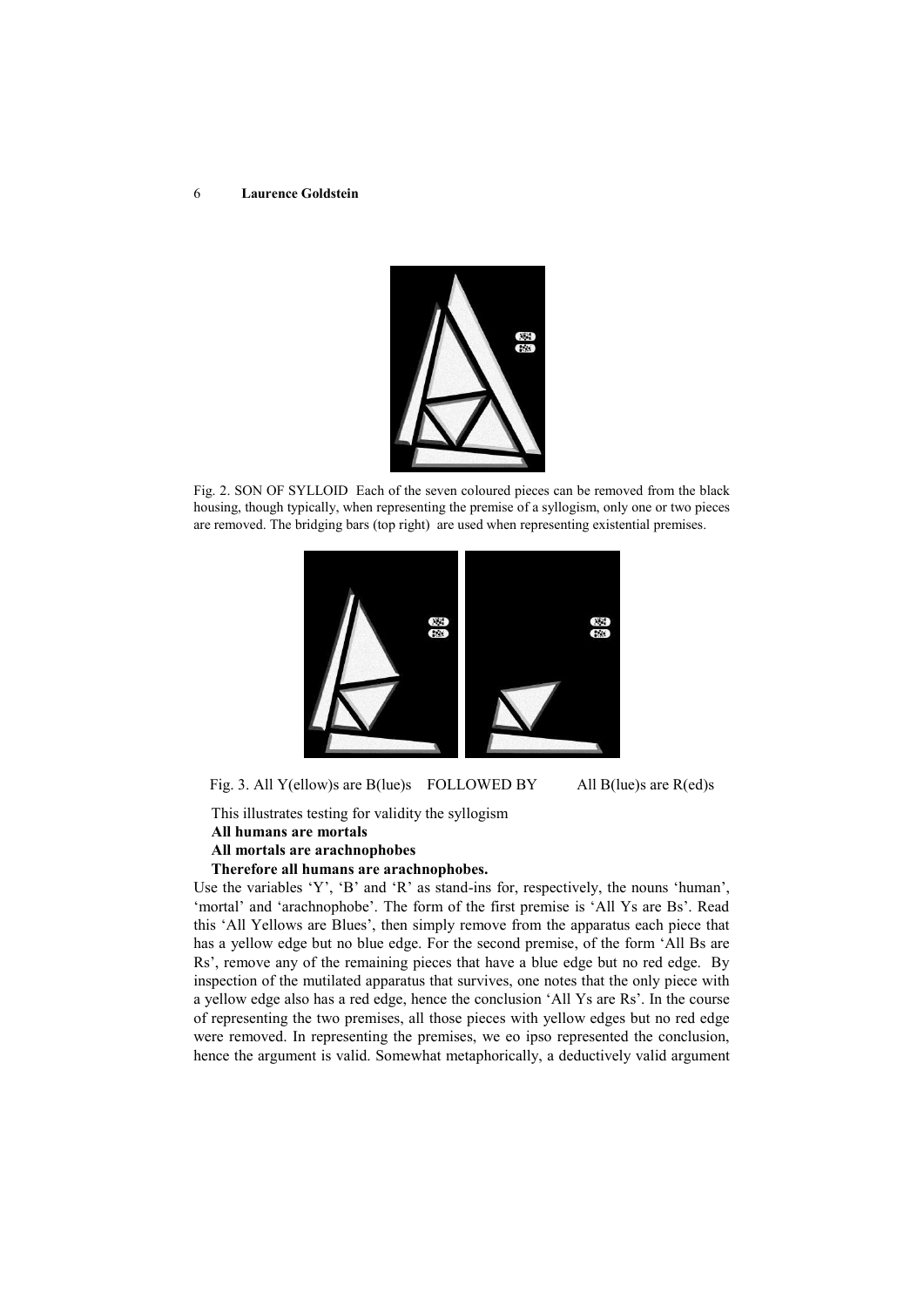is often characterised as an argument the conclusion of which is contained in the premises. This notion of containment is made vivid in all three methods of testing described in this paper, but not in Aristotle's original deductions nor their mediaeval refinements nor in Boolean algebra. The invalidity of a syllogistic argument can be immediately read off a diagrammatic representation, for the conclusion is visibly not contained in the premises. Note, for example, that the conclusion 'All arachnophobes are humans' (All Rs are Ys) does NOT follow from the original two premises, for, in its final configuration (right hand figure, above), the mutilated apparatus contains red edged pieces that are not also edged in yellow.

I leave it as an exercise for the reader to imagine how testing our tax-cheating parliamentarians example above would be performed using Son of Sylloid..

#### **4 Advantages of Son of Sylloid over both Sylloid and Venn.**

- 1. The apparatus is visually attractive (Piet Mondriaan) and its operation makes essential use of colour.
- 2. The three main classes and the seven subclasses are represented by pieces of different shapes and sizes, reflecting the differences between the associated classes.
- 3. As in Sylloid, the emptiness of a class is signalled by physically removing the relevant piece, but this operation is easy, since hollows have been gouged out to create space for prising fingertips. Also, the operation of showing the presence of objects by the use of a bridging bar, is dead simple.
- 4. Coloured ridges round the sides of the 'jigsaw' pieces in Son of Sylloid give an immediate indication of the class represented by that piece. Thus a piece edged only in yellow indicates the class that contains objects, if any, that are just Y (i.e. they are not also R or also B); a piece edged in red, yellow and blue indicates a class of objects that are R, Y and B.
- 5. The jigsaw pieces are not contiguous; the world of parliamentarians and tax cheats and blue-eyed people also contains goats, planets, prime numbers etc..
- 6. When a bridging bar traverses two pieces, the subsequent removal of one of those pieces removes the support for one side of the bridge and there is just one place for it to go – onto the remaining piece. This is a more natural operation than the eclipsing of a bar by a shaded area, as in Venn.
- 7. When representing in Venn a type A sentence of the form 'All Xs are Ys', one first has to mentally paraphrase this as 'There is nothing that is X that is not  $Y'$  and, accordingly shade as empty the area of the X-circle lying outside the Y-circle. A lot of students find this mental manipulation difficult, and get it wrong. With Son of Sylloid, no such mental manipulation is required (see the preceding description of representing a type A sentence). Arguably, understanding why 'All Xs are Ys' is equivalent to 'There is nothing that is X that is not Y' is part of deep learning and would need to be taught as an extra to users of Son of Sylloid.
- 8. Tthe process of testing in Son of Sylloid is quicker, easier and more fun than in either Venn or Sylloid, BUT it is so only once you have got used to it. In his original thinking, the author badly underestimated the time it would take a student